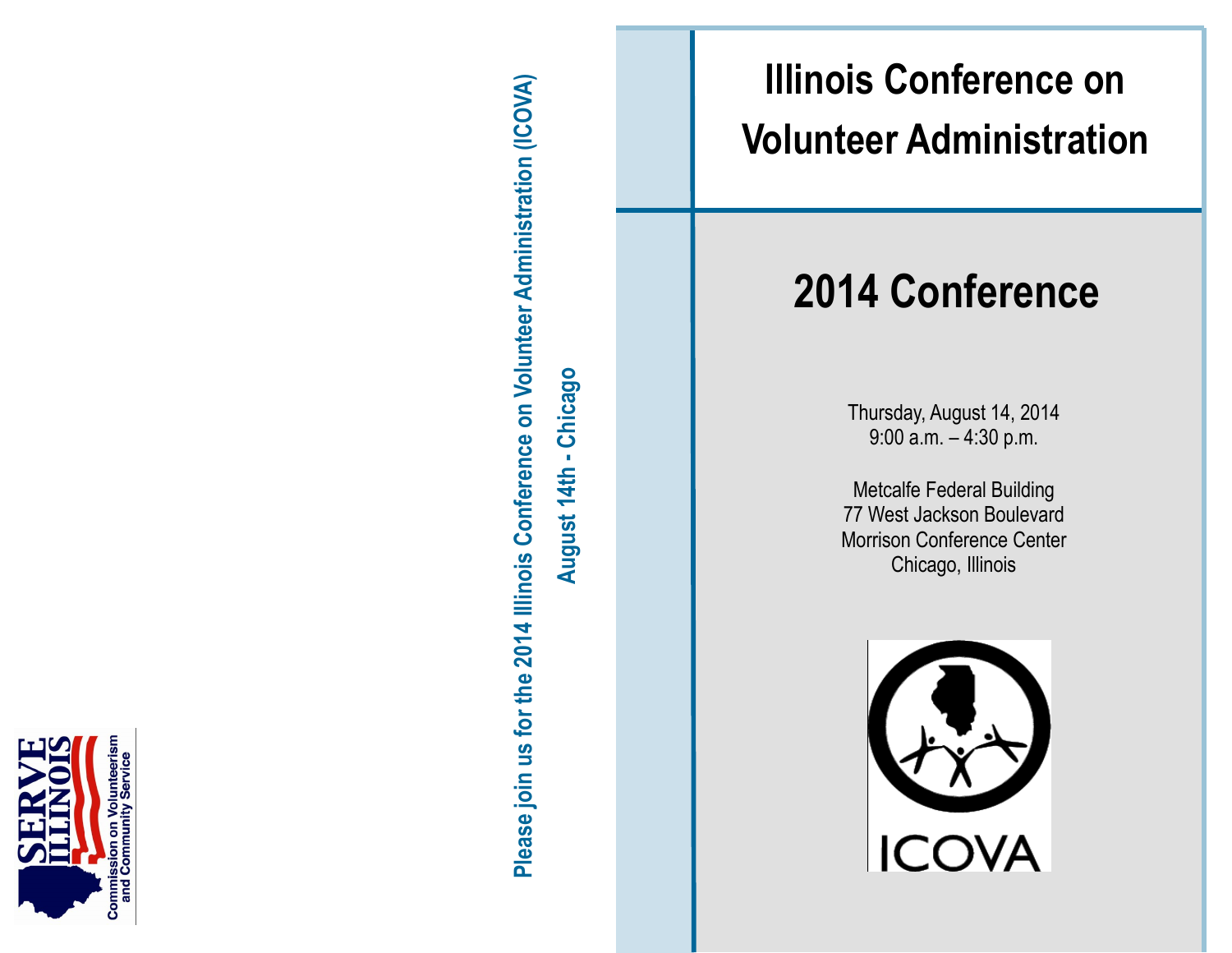# **Conference Schedule Conference Schedule Downtown Chicago**

| 8:30 a.m.    | Registration<br>Lobby-2nd Floor                                     |
|--------------|---------------------------------------------------------------------|
| 9:00a.m.     | <b>General Session</b>                                              |
| 10:15 a.m.   | <b>Session One Workshops</b>                                        |
| $11:45$ a.m. | Lunch                                                               |
| 1:00 p.m.    | <b>Session Two Workshops</b>                                        |
| 2:45 p.m.    | <b>Session Three Workshops</b>                                      |
| 4:30 p.m.    | <b>Networking Reception</b><br>University Center @ Congress & State |



 **Keynote Speaker Adolfo Hernandez, Deputy Director Office of Public Engagement and Chief Service Officer Office of the Mayor Rahm Emmanuel** 

The Office of Public Engagement was created in June of 2013 to connect City departments directly with the Chicago neighborhoods they serve. As the deputy director, Adolfo works closely with the Office of New Americans, the Commission on Human Relations, Faith Outreach, Civic Engagement and Service, Chicago Alternative Policing Strategies (CAPS), and external and community affairs representatives from City departments and sister agencies. As the Chief Service Officer he is also the point person for all of Chicago's Cities of Service initiatives.

Immediately prior to his current position Adolfo served as the Director of the Chicago Office of New Americans where he developed and implemented policies and strategies that supported the creation and expansion of immigrant-owned businesses, with a long term goal of making Chicago one of the world's most immigrant-friendly city. His work in that office led to his being recognized by the White House in September 2013 as one of ten local heroes who are "Champions of Change".

Prior to joining the Mayor's staff, Adolfo worked for several non-profits where he helped build coalitions across community organizations, Chicago's business community and City agencies to help address needs of Chicago's neighborhoods and increase access to resources that promote healthy living within them. The son of Mexican immigrants, Adolfo was born and raised in Chicago's Little Village community.



# **Key Conference Highlights**

- **Low registration cost - \$25 includes admission and boxed lunch (after August 8th and and at door - \$30)**
- **18 workshops to choose from at three diferent levels**
- **General Session Speakers**
- **Networking Opportunities**
- **Online registration is highly suggested and is available at**  *http://www.icova.info/*

 **Space is limited: First come, first served !** 

#### Continuing Education Units

CEUs through Prairie State College are available for \$20 on site at the conference registration table for Licensed Professional Counselor s LPC) , Licensed Clinical Professional Counselors LCPC), Social Workers (LCSW) , Teachers - Learning Standard 9 - Collaborative Relationships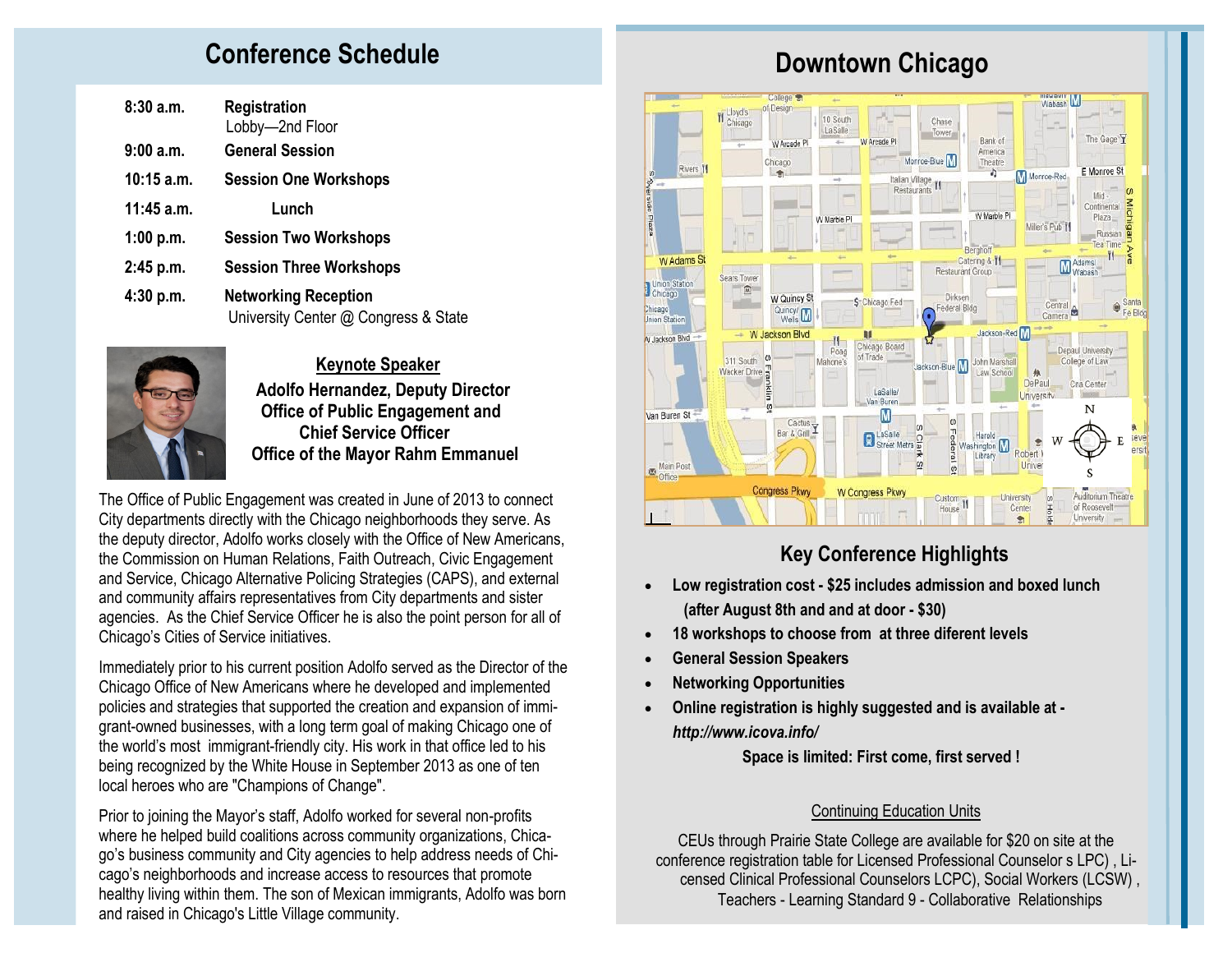#### **The Metcalfe Federal Building is located in downtown Chicago at the intersection of Clark and Jackson, on the southeast corner**.

#### **Public Transportation**

- **CTA** (Chicago Transit Authority) runs city buses and the subway and elevated trains. Closest "L" & subway stops are: **La Salle/Van Buren**  (Pink, Orange, Brown, Purple lines), **Jackson** (Blue and Red lines).
- **From Ogilvie Transportation Center** (Metra), head east on Madison to Clark Street right on Clark to Jackson.
- **From Union Station** (Amtrak and Metra), head east on Jackson to Clark St.

#### **Driving Directions**

- **From I-90 and I-94**, exit east on Congress (290), then turn north (left) on Dearborn, west (left) on Adams, south (left) on Clark.
- **From I-290**, continue east on Congress into downtown Chicago, then turn north (left) on Dearborn, west (left) on Adams, south (left) on Clark.
- **From Lake Shore Drive,** exit west on Jackson, turn north on Michigan, west on Adams, south on Clark.

#### **Parking**

There are several parking lots near the Metcalfe Building and a limited amount of metered street parking. The closest garage is at the south end of the Metcalfe building; and can be entered from Federal Street or Van Buren Street. Rates vary by garage and amount of time parked and can be very expensive. Minimize your costs by using spothero.com, which allows you to purchase parking in advance at reduced prices.

#### **Hotel Accommodations**

There are many hotels in the downtown area. Below are a few options that are in walking distance or a short cab ride away from the Metcalfe Building,.

*Club Quarters* – 111 W. Adams St.– 312-214-6400

*Hotel Burnham* – 1 W. Washington St.– 312-782-1111

*The Palmer House Hilton Hotel* – 17 E. Monroe St.– 312-726-7500

*La Quinta Inn & Suites Chicago Downtown* — 1 S. Franklin– 312-558-1020

*Congress Plaza Hotel* – 520 S. Michigan Ave.– 312-427-3800

### **Session One Workshops 10:15 a.m. - 11:45 a.m.**

#### *1A. Directed Service: Navigating the College and University Service Landscape-*Crystal Coats

Engaging college students can sometimes feel like trying to hit a moving target. How do you find them? What are their interests? Who do you talk to to get them involved? Learn strategies for partnering with colleges and universities that includes examining their structures, identifying entry points for working with them and developing volunteer opportunities that speak to the college volunteer.

#### *1B. Engaging Volunteers at the First Point of Contact: You Had Me at Hello* Kendra Paraskevopoulos

Engaging volunteers from point of first contact will help cultivate long-term commitments. Learn strategies from Travelers Aid Chicago to engage and retain volunteers and create a checklist of useful tools for your organization to engage volunteers.

## *1C Enhancing Your Program Through National Service*

#### Scott McFarland

This session will allow participants to learn how National Service (AmeriCorps and Senior Corps) can enhance their programming directly from AmeriCorps and Senior Corps members that are working in their communities. There will also be time for discussion and Q&A.

#### *1D. Make The Connection*

#### Joan Moore

Learn how to connect and communicate with powerful presentations. Build your presentation skills to engage your audience with impactful openings, strong organization of content, dynamic delivery techniques, and compelling closings. Make the connection with your audience and leave them wanting more.

#### *1E. Measuring Volunteer Engagement - You Always Get the Wrong Answer When You Ask the Wrong Question*

#### Tony Goodrow

Much more than hours and numbers this workshop can help you demonstrate a more meaningful assessment of the worth of volunteer contributions towards the organization's mission and your ability to manage organizational resources. Starting with very simple scenarios the workshop will look at ways that a Return On Investment can involve real values associated with the outcomes of volunteer effort.

## *1F. Social Media Engagement: Creating the Virtual Volunteer*

#### Hilary Grunewald

Learn the basics of how to engage volunteers and utilize them as resources to build engagement on your Social Media Pages. We will also cover social media management tools.